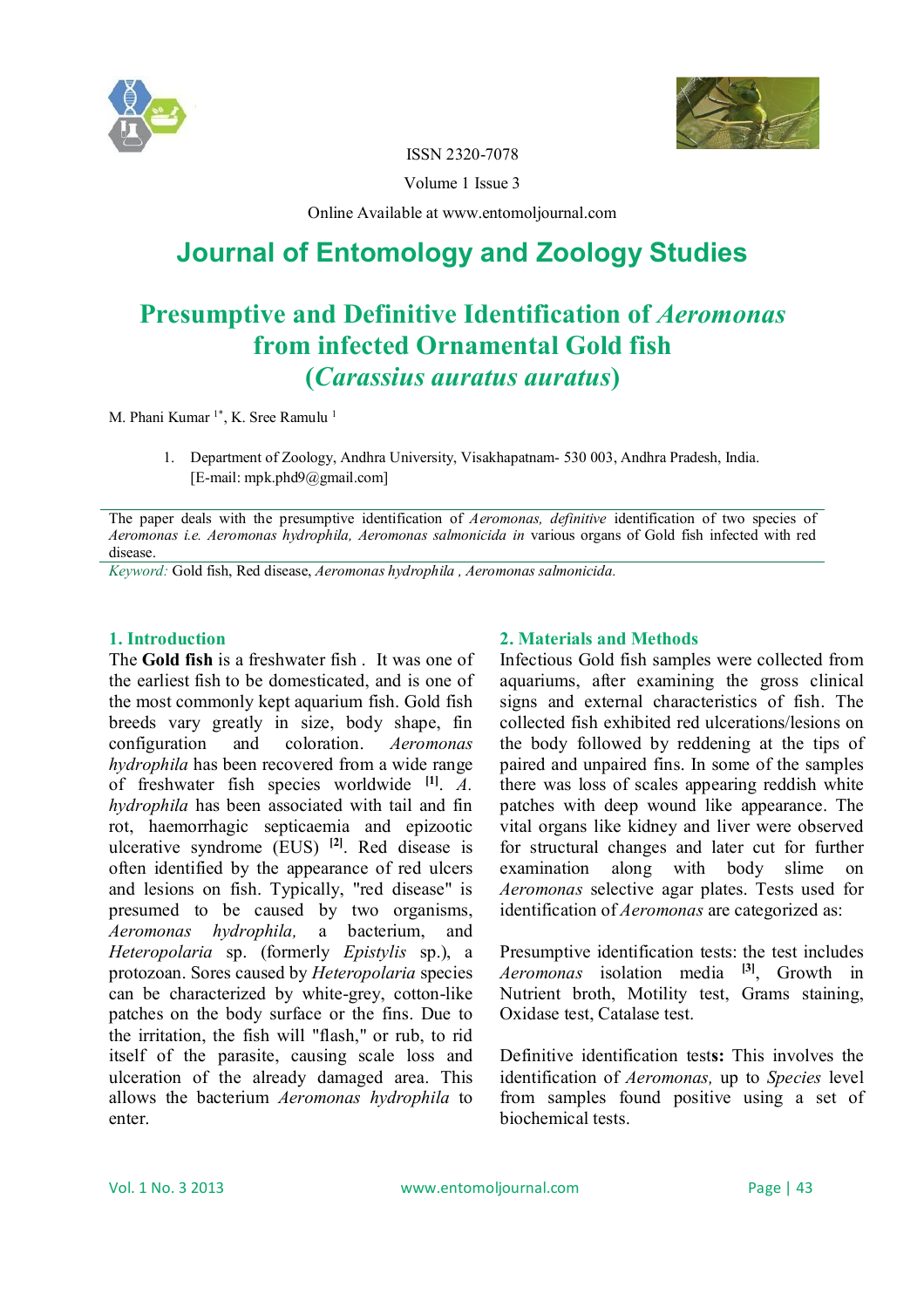Tests related to carbohydrate Metabolism: Sugar fermentation,Methyl red test, proskauer Voges test, TSI.

Tests related to Aminoacid & protein metabolism: Indole test, Lysine, ornithine decarboxylase & arginine dehydrolase test.

Tests for both carbohydrate & protein metabolism: citrate Utilization

Other tests – Salt tolerance test, Nitrate reduction test.

**Table 1:** Presumptive Identification of *Aeromonas*- From the Red sore/ulcer of Gold Fish

| <b>Culture</b><br><b>Plate</b> | <b>Growth On</b><br><b>Aeromonal Medium</b><br>(Colony<br><b>Charcteristics</b> ) | <b>Broth</b><br><b>Characters</b> |       | <b>Motility</b> | <b>Staining</b> | Oxidise | <b>Catalase</b> | <b>Result</b>        |  |
|--------------------------------|-----------------------------------------------------------------------------------|-----------------------------------|-------|-----------------|-----------------|---------|-----------------|----------------------|--|
|                                |                                                                                   | $\mathbf T$                       | SF    |                 |                 |         |                 |                      |  |
| $\mathbf{1}$                   | small green<br>colonyAeromonas                                                    | $+ve$                             | $+ve$ | $+ve$           | - ve            | $+ve$   | $+ve$           | Aeromonas<br>present |  |
|                                | Medium green<br>colonyAeromonas                                                   | $+ve$                             | $+ve$ | $+ve$           | - ve            | $+ve$   | $+ve$           | Aeromonas<br>present |  |
| $\overline{2}$                 | small green<br>colonyAeromonas                                                    | $+ve$                             | $+ve$ | - ve            | - ve            | $+ve$   | $+ve$           | Aeromonas<br>present |  |
|                                | Medium green<br>colonyAeromonas                                                   | $+ve$                             | $+ve$ | - ve            | - ve            | - ve    | $+ve$           | Aeromonas<br>present |  |
| $\mathbf{3}$                   | medium green<br>colonyAeromonas                                                   | $+ve$                             | - ve  | $+ve$           | - ve            | - ve    | $+ve$           | Aeromonas<br>present |  |
|                                | irregularl green<br>colonyAeromonas                                               | $+ve$                             | $+ve$ | $+ve$           | - ve            | $+ve$   | $+ve$           | Aeromonas<br>present |  |
| $\overline{\mathbf{4}}$        | small green<br>colonyAeromonas                                                    | $+$ ve                            | $+ve$ | - ve            | - ve            | - ve    | - ve            | Aeromonas<br>present |  |
|                                | small green<br>colonyAeromonas                                                    | $+ve$                             | $+ve$ | - ve            | - ve            | $+ve$   | - ve            | Aeromonas<br>present |  |
| 5                              | small green<br>colonyAeromonas                                                    | $+ve$                             | $+ve$ | $+ve$           | - ve            | $+ve$   | - ve            | Aeromonas<br>present |  |
|                                | small green<br>colonyAeromonas                                                    | $+ve$                             | $+ve$ | $+ve$           | - ve            | $+ve$   | - ve            | Aeromonas<br>present |  |
| 6                              | small green<br>colonyAeromonas                                                    | $+ve$                             | $+ve$ | $+ve$           | $+ve$<br>- ve   |         | - ve            | Aeromonas<br>present |  |
|                                | small green<br>colonyAeromonas                                                    | $+$ ve                            | $+ve$ | $+ve$           | - ve            | $+ve$   | - ve            | Aeromonas<br>present |  |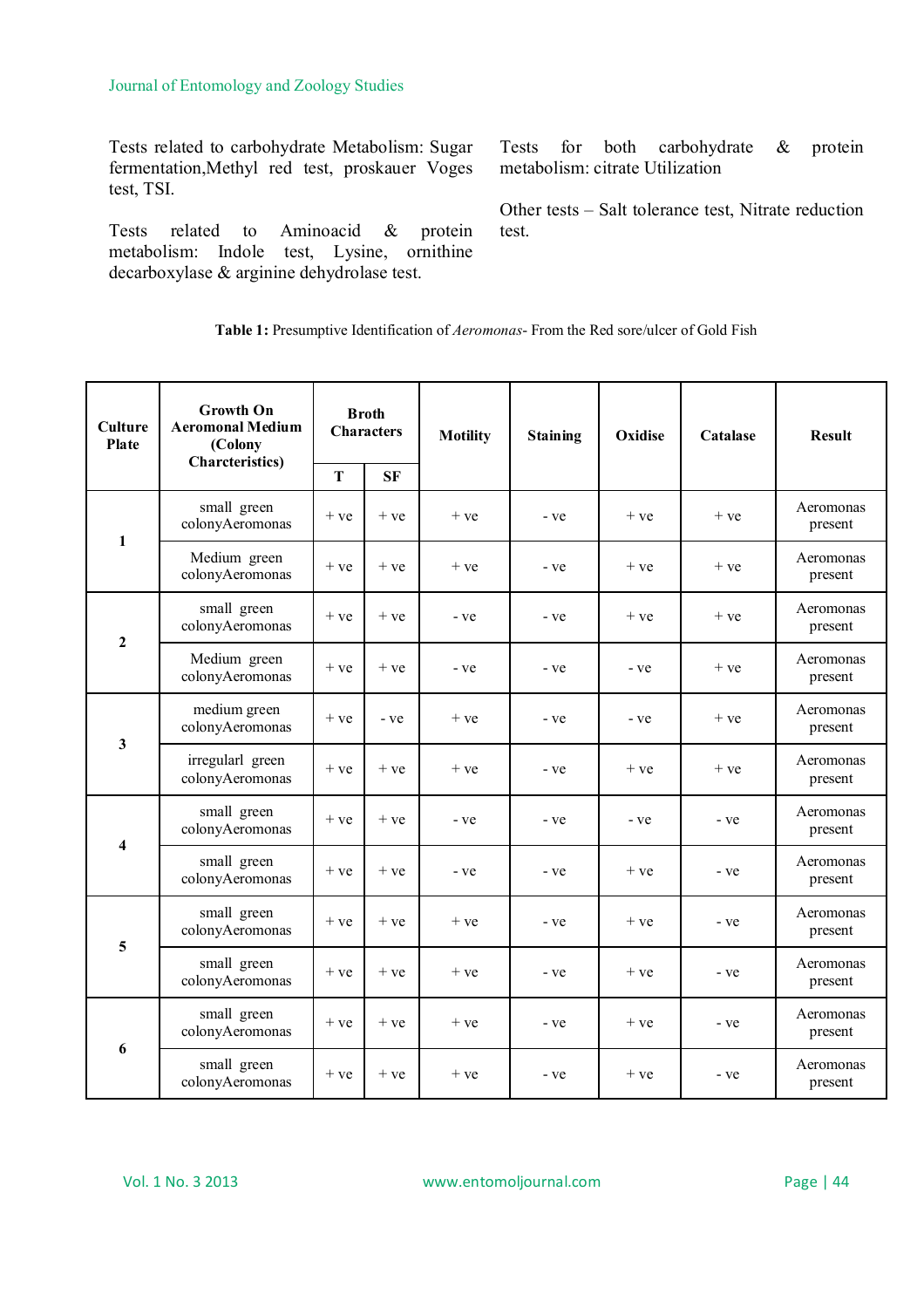| Cultu<br>re<br>plate |                                | Decarboxylase |              |                 | <b>TSI</b>                  |                           | <b>SF</b>    |                   |                   | <b>ST</b>         |                           |                               |                                |                                          |                               |                                   |                      |                                |                                        |                   |
|----------------------|--------------------------------|---------------|--------------|-----------------|-----------------------------|---------------------------|--------------|-------------------|-------------------|-------------------|---------------------------|-------------------------------|--------------------------------|------------------------------------------|-------------------------------|-----------------------------------|----------------------|--------------------------------|----------------------------------------|-------------------|
|                      | Colony<br>picked<br>(Isolates) | AR<br>G       | LY<br>S      | <b>ORN</b><br>1 | Aci<br>d<br><b>Bul</b><br>t | Al<br>$\bf k$<br>Sal<br>t | H2<br>S      | G                 | S                 | M                 | $\bf{0}$<br>$\frac{0}{0}$ | $\mathbf{3}$<br>$\frac{0}{0}$ | 8<br>$\frac{0}{0}$             | 11<br>$\mathbf{0}_{\mathbf{0}}^{\prime}$ | M <sub>O</sub><br>$\mathbf F$ | I                                 | M<br>$\mathbf R$     | V<br>$\mathbf{p}$              | C                                      | <b>Species</b>    |
| $\mathbf{1}$         | Aeromon<br>as                  | $+ve$         | d            | - ve            | $+$<br>ve                   | $^{+}$<br>ve              | - ve         | $A + G$<br>$+$    | $A + G$<br>$^{+}$ | $A + G$<br>$^{+}$ | $^{+}$<br>ve              | $^{+}$<br>ve                  | ×.<br>ve                       | - ve                                     | $\mathbf F$                   | $\sim$<br>$\mathbf{V}$<br>e       | $\sim$<br>ve         | $\sim$<br>ve                   | $^{+}$<br>$\overline{\mathbf{V}}$<br>e | A.salmonici<br>da |
|                      | Aeromon<br>as                  | $+ve$         | d            | - ve            | $+$<br>ve                   | $+$<br>ve                 | $+$<br>ve    | $A + G$<br>$^{+}$ | $A + G$<br>$^{+}$ | $A + G$<br>$^{+}$ | $^{+}$<br>ve              | $+$<br>ve                     | $^{+}$<br>ve                   | - ve                                     | $\mathbf{F}$                  | $^{+}$<br>$\mathbf{V}$<br>$\rm e$ | ve                   | $^{+}$<br>ve                   | d                                      | A.hydrophil<br>la |
| $\overline{c}$       | Aeromon<br>as                  | $+ve$         | d            | $+ve$           | $^{+}$<br>ve                | $^{+}$<br>ve              | $^{+}$<br>ve | $A + G$<br>$+$    | $A + G$<br>$+$    | $A + G$<br>$^{+}$ | $^{+}$<br>ve              | $^{+}$<br>ve                  | $^{+}$<br>ve                   | $\qquad \qquad +$<br>ve                  | $\overline{F}$                | ÷,<br>$\mathbf{V}$<br>$\rm e$     | ٠<br>ve              | $^{+}$<br>ve                   | d                                      | A.hydrophil<br>la |
|                      | Aeromon<br>as                  | $+ve$         | $^{+}$<br>ve | - ve            | $^{+}$<br>ve                | $^{+}$<br>ve              | - ve         | $A-G-$            | $A-G-$            | $A-G-$            | $^{+}$<br>ve              | $^{+}$<br>ve                  | $^{+}$<br>ve                   | - ve                                     | $\mathbf F$                   | $^{+}$<br>$\mathbf{V}$<br>e       | $^{+}$<br>ve         | $\sim$<br>ve                   | d                                      | A.hydrophil<br>la |
| 3                    | Aeromon<br>as                  | $+ve$         | $^{+}$<br>ve | - ve            | $^{+}$<br>ve                | $^{+}$<br>ve              | - ve         | $A-G-$            | $A-G-$            | $A-G-$            | $^{+}$<br>ve              | $^{+}$<br>ve                  | $+$<br>ve                      | $^{+}$<br>ve                             | $\mathbf{F}$                  | $^{+}$<br>$\mathbf{V}$<br>e       | ٠<br>ve              | $\sim$<br>ve                   | d                                      | A.hydrophil<br>la |
|                      | Aeromon<br>as                  | $+ve$         | $+$<br>ve    | - ve            | $^{+}$<br>ve                | $^{+}$<br>ve              | - ve         | $A-G-$            | $A-G-$            | $A-G-$            | $^{+}$<br>ve              | $^{+}$<br>ve                  | $^{+}$<br>ve                   | $\! + \!\!\!\!$<br>ve                    | $\mathbf F$                   | ÷<br>$\mathbf{V}$<br>$\rm e$      | $\sim$<br>ve         | $\overline{\phantom{a}}$<br>ve | $\mathbf{v}$<br>e                      | A.hydrophil<br>la |
| $\overline{4}$       | Aeromon<br>as                  | $+ve$         | $^{+}$<br>ve | - ve            | $^{+}$<br>ve                | $^{+}$<br>ve              | - ve         | $A-G-$            | $A-G-$            | $A-G-$            | $^{+}$<br>ve              | $^{+}$<br>ve                  | $^{+}$<br>ve                   | - ve                                     | $\mathbf F$                   | $^{+}$<br>$\mathbf{V}$<br>e       | $\sim$<br>ve         | $\sim$<br>ve                   | $\mathbf V$<br>e                       | A.hydrophil<br>la |
|                      | Aeromon<br>as                  | $+ve$         | d            | - ve            | $^{+}$<br>ve                | $^{+}$<br>ve              | - ve         | $A + G$<br>$+$    | $A + G$<br>$+$    | $A + G$<br>$^{+}$ | $^{+}$<br>ve              | $^{+}$<br>ve                  | $\overline{\phantom{a}}$<br>ve | - ve                                     | $\mathbf F$                   | ÷.<br>$\mathbf{V}$<br>e           | ve                   | ٠<br>ve                        | $+$<br>$\mathbf{v}$<br>e               | A.salmonici<br>da |
| 5                    | Aeromon<br>as                  | $+ve$         | d            | $+ve$           | $^{+}$<br>ve                | $^{+}$<br>ve              | $^{+}$<br>ve | $A + G$<br>$^{+}$ | $A + G$<br>$^{+}$ | $A + G$<br>$^{+}$ | $^{+}$<br>ve              | $^{+}$<br>ve                  | $^{+}$<br>ve                   | $^{+}$<br>ve                             | $\mathbf{F}$                  | $\sim$<br>$\mathbf{V}$<br>e       | $\overline{a}$<br>ve | $^{+}$<br>ve                   | d                                      | A.hydrophil<br>la |
|                      | Aeromon<br>as                  | $+ve$         | $^{+}$<br>ve | - ve            | $^{+}$<br>ve                | $^{+}$<br>ve              | - ve         | $A-G-$            | $A-G-$            | $A-G-$            | $^{+}$<br>ve              | $^{+}$<br>ve                  | $^{+}$<br>ve                   | - ve                                     | $\mathbf F$                   | $^{+}$<br>$\mathbf{V}$<br>e       | $^{+}$<br>ve         | $\overline{\phantom{a}}$<br>ve | d                                      | A.hydrophil<br>la |
| 6                    | Aeromon<br>as                  | $+ve$         | d            | $+ve$           | $^{+}$<br>ve                | $^{+}$<br>ve              | $+$<br>ve    | $A + G$<br>$^{+}$ | $A + G$<br>$^{+}$ | $A + G$<br>$^{+}$ | $^{+}$<br>ve              | $^{+}$<br>ve                  | $^{+}$<br>ve                   | $^{+}$<br>ve                             | $\mathbf F$                   | ÷.<br>$\mathbf{V}$<br>e           | ÷,<br>ve             | $^{+}$<br>ve                   | d                                      | A.hydrophil<br>la |
|                      | Aeromon<br>as                  | $+ve$         | d            | - ve            | $^{+}$<br>ve                | $^{+}$<br>ve              | - ve         | $A + G$<br>$^{+}$ | $A + G$<br>$^{+}$ | $A + G$<br>$^{+}$ | $^{+}$<br>ve              | $\qquad \qquad +$<br>ve       | $\blacksquare$<br>ve           | - ve                                     | $\mathbf{F}$                  | ×.<br>$\mathbf{V}$<br>e           | ٠<br>ve              | $\overline{\phantom{a}}$<br>ve | $^{+}$<br>$\mathbf{v}$<br>e            | A.salmonici<br>da |

**Table 2:** Definitive Identification of *Aeromonas*- From the Red sore/ulcer of Gold Fish

SF: Sugar fermentation, G: Glucose, S: Sucrose, L: Lactose, M: Maltose, A<sup>+</sup>: acid production, G<sup>+</sup>: gas production,

MR: Methyl red test, VP: Proskauer Voges test, TSI: Triple sugar iron I: Indole test, LYS and ORNI: Lysine, Ornithine decarboxylase,

ARG: arginine dehydrolase test. C: citrate Utilization, MOF: Marine oxidation fermentation (I: inert) i.e. Neither Oxidation nor Reduction, ST: Salt tolerance test, NIT: Nitrate reduction test.

Through presumptive identification, *Aeromonas is* identified and through definitive identification, *Aeromonas Species like Aeromonas hydrophila, Aeromonas salmonicida* are identified.

#### **3. Discussion**

This disease often occurs during the change from the dry to rainy season and during the flood season in MRD **[4]** in the present findings more number of infections was recorded in rainy seasons. This is similar with the findings of **[4]**. In the present study, it was observed that the signs of Red disease associated with often fraying and reddening of fins, accompanied by irregular, variably sized areas of de-pigmentation as well as reddish pigmentation that can develop anywhere on the body surface. The skin overlying these

sites is eventually lost, exposing the muscle below. These open sores or ulcers may remain superficial or they can be extensive and invade deeply into muscle, revealing underlying bone in some cases. These ulcers often have ragged white margins bordered by a narrow zone of hemorrhage. Infections can occur in any age fish, but losses are usually most severe in fry and small fingerlings. Similar conditions of Red Disease were also reported in the rural carp culture by several authors **[5]** . Chronic motile *aeromonad* infections manifest themselves